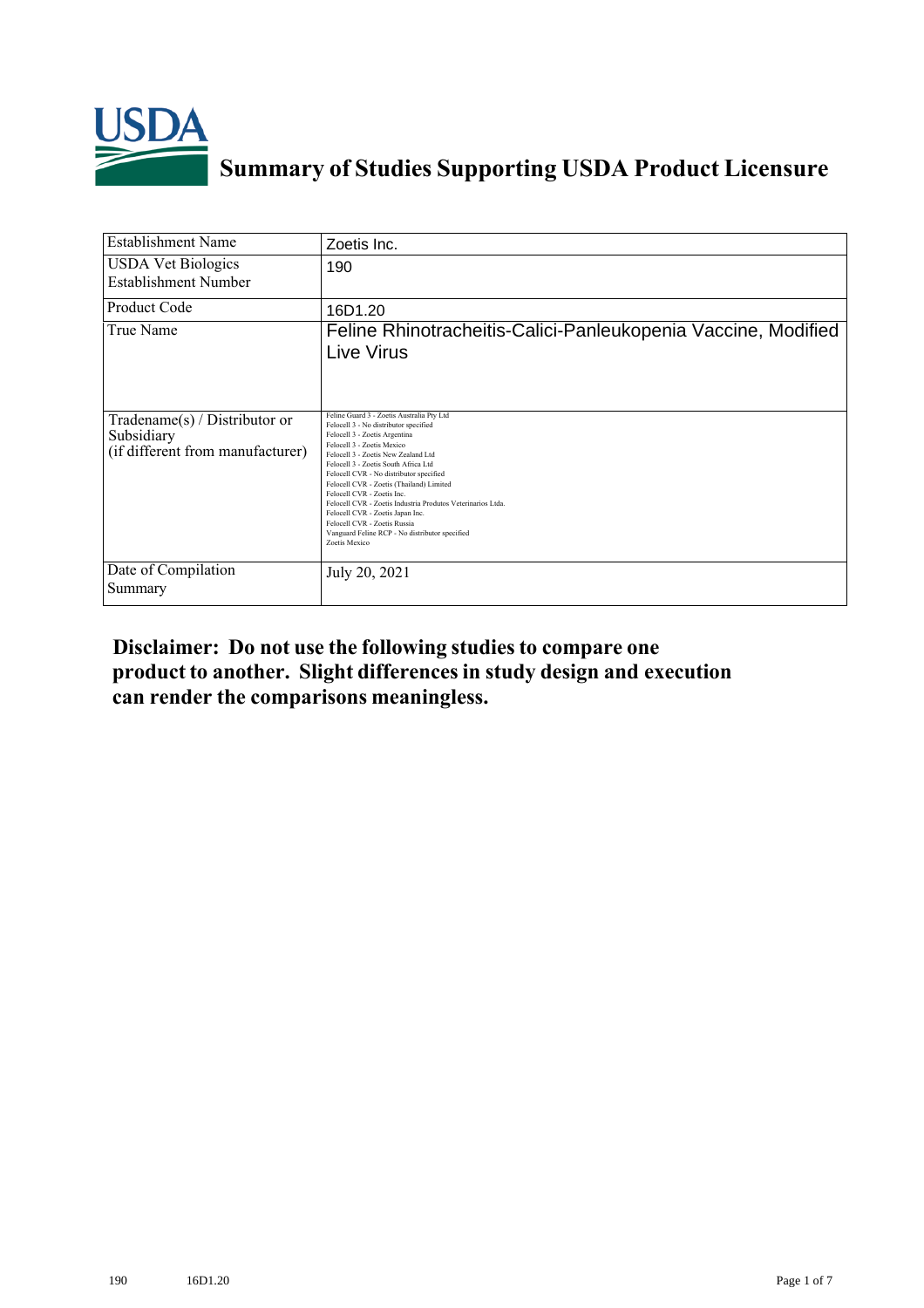| <b>Study Type</b>                   | Efficacy                                                                                                              |                           |
|-------------------------------------|-----------------------------------------------------------------------------------------------------------------------|---------------------------|
| <b>Pertaining to</b>                | <b>Feline Calicivirus</b>                                                                                             |                           |
| <b>Study Purpose</b>                | Demonstrate efficacy against feline calicivirus                                                                       |                           |
| <b>Product</b>                      | Two 1ml doses, administered subcutaneously, 3 weeks apart.                                                            |                           |
| <b>Administration</b>               |                                                                                                                       |                           |
| <b>Study Animals</b>                | Study involved 20 vaccinates cats for vaccination and 10 controls. Cats at                                            |                           |
|                                     | initial vaccination were 9-12 weeks of age.                                                                           |                           |
| <b>Challenge</b>                    | Feline Calicivirus challenge was administered into the nose, eyes and mouth 6                                         |                           |
| <b>Description</b>                  | weeks after the initial vaccination.                                                                                  |                           |
| <b>Interval observed</b>            | During the 13-day post-challenge, all vaccinate and controls were observed for<br>temperatures and clinical symptoms. |                           |
| after challenge                     | A numerical value key was prepared for evaluating clinical symptoms and is                                            |                           |
| <b>Results</b>                      | as follows:                                                                                                           |                           |
|                                     | <b>Clinical Observations</b>                                                                                          | <b>Numerical</b><br>Value |
|                                     | Normal                                                                                                                |                           |
|                                     | Mouth ulcer $\leq$ 3 mm                                                                                               | $\overline{2}$            |
|                                     | Mouth ulcers $2-3 \leq 3$ mm, or 1 ulcer $>3$ mm                                                                      | 3                         |
|                                     | More than 3 distinct ulcers, or ulcers with early erosion                                                             | $\overline{4}$            |
|                                     | Mouth ulcers with excessive erosion                                                                                   | 5                         |
|                                     | Eroded mouth ulcers with bleeding and/or salivation                                                                   | 6                         |
|                                     | Mouth and/or nasal erosions with anorexia and depression                                                              | $\overline{7}$            |
|                                     | Labored breathing and/or pneumonia                                                                                    | 9                         |
|                                     | Death                                                                                                                 | 10                        |
|                                     | Data table is appended to end of this summary.                                                                        |                           |
| <b>USDA Approval</b><br><b>Date</b> | 9/22/1978                                                                                                             |                           |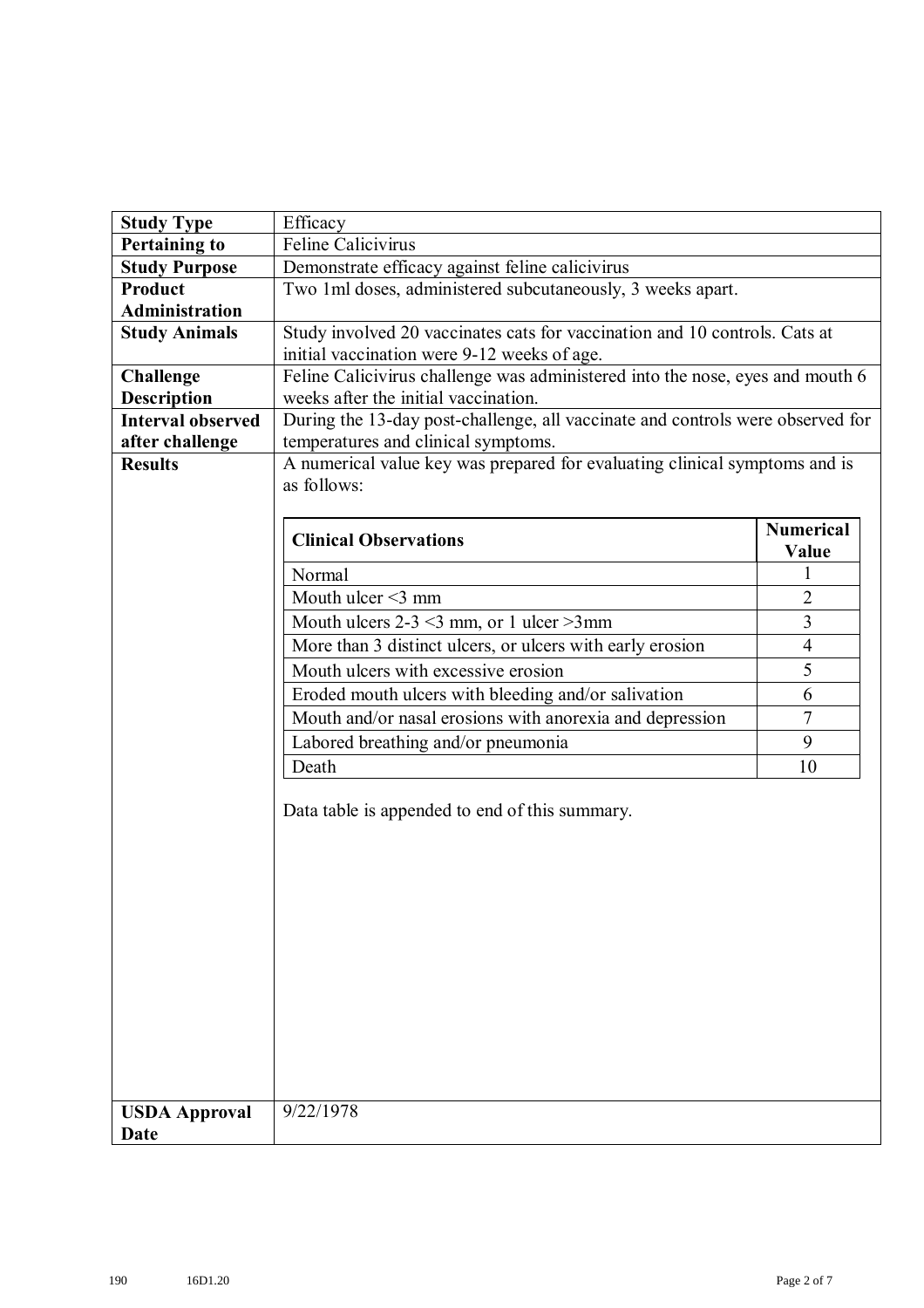|                   |                          |                          |                          |                          |       |                          |                          | Clinical Score By Post-Challenge Day                 |       |                                                      |        |                                                      |                          |                                                  |
|-------------------|--------------------------|--------------------------|--------------------------|--------------------------|-------|--------------------------|--------------------------|------------------------------------------------------|-------|------------------------------------------------------|--------|------------------------------------------------------|--------------------------|--------------------------------------------------|
|                   | Day 0                    | Day 1                    | Day 2                    | Day 3                    | Day 4 | Day <sub>5</sub>         | Day 6                    | L Aeg                                                | Day 8 | Day 9                                                | Day 10 | Day 11                                               | Day 12                   | Day 13                                           |
| Vacc 1            | H                        | $\blacksquare$           | H                        |                          | τ     | $\mathbf{\mathbf{H}}$    | $\overline{\phantom{0}}$ | ÷<br>$\overline{\phantom{0}}$                        |       | $\overline{\phantom{0}}$<br>$\overline{\phantom{0}}$ |        | H<br>$\overline{\phantom{0}}$                        |                          | $\overline{\phantom{0}}$                         |
| Vacc 2            | ÷                        | $\mathbf -$              | $\overline{\phantom{0}}$ | $\blacksquare$           |       | $\mathbf -$              | ÷                        | $\overline{\phantom{0}}$<br>$\overline{\phantom{0}}$ |       | $\overline{\phantom{0}}$<br>$\mathbf -$              |        | ÷                                                    | $\blacksquare$           | $\mathbf -$                                      |
| Vacc 3            | H                        | $\mathbf{\mathbf{H}}$    | ÷                        | Н                        |       | H                        | 2                        | $\overline{\mathbf{c}}$<br>$\overline{\mathbf{c}}$   |       | m<br>3                                               |        | $\overline{\mathbf{c}}$                              | $\overline{\phantom{0}}$ | $\mathord{\text{--}}$                            |
| Vacc 4            | ÷                        | H                        | ÷                        | H                        |       | H                        | H                        | -                                                    |       | H<br>H                                               |        | H                                                    | $\overline{\phantom{0}}$ | H                                                |
| Vacc 5            | H                        | ÷                        | $\overline{\phantom{0}}$ | H                        |       | H                        | H                        | H                                                    |       | H<br>$\mathbf -$                                     |        | H<br>ᆸ                                               |                          | H                                                |
| Vacc 6            | H                        | H                        | 1                        | H                        |       | ÷                        | ÷                        | H<br>$\overline{\phantom{0}}$                        |       | $\overline{\phantom{0}}$<br>H                        |        | $\overline{\phantom{0}}$<br>$\overline{\phantom{0}}$ |                          | $\overline{\phantom{0}}$                         |
| Vacc <sub>7</sub> | H                        | H                        | ÷                        | H                        |       | H                        | H                        | H                                                    |       | $\overline{\phantom{0}}$<br>H                        |        | H<br>H                                               |                          | H                                                |
| Vacc 8            | н                        | 1                        | H                        | H                        |       | H                        | H                        | ÷<br>÷                                               |       | H<br>H                                               |        | H<br>H                                               |                          | H                                                |
| Vacc <sub>9</sub> | H                        | $\overline{\phantom{0}}$ | 1                        | H                        |       | 3                        | 3                        | 3<br>S                                               |       | S<br>3                                               |        | S<br>S                                               |                          | $\mathbf{\tilde{c}}$                             |
| Vacc 10           | H                        | H                        | ÷                        | H                        |       | H                        | H                        | H                                                    |       | $\overline{\phantom{0}}$<br>÷                        |        | H<br>÷                                               |                          | H                                                |
| Vacc 11           | H                        | H                        | $\mathbf -$              | H                        |       | H                        | H                        | H<br>÷                                               |       | $\mathbf -$<br>H                                     |        | H<br>H                                               |                          | H                                                |
| Vacc 12           | $\overline{\phantom{0}}$ | 1                        | $\overline{\phantom{0}}$ | $\overline{\phantom{0}}$ |       | H                        | ÷                        | H<br>H                                               |       | $\overline{\phantom{0}}$<br>$\overline{\phantom{0}}$ |        | $\blacksquare$<br>H                                  |                          | $\overline{\phantom{0}}$                         |
| Vacc 13           | H                        | H                        | $\overline{\phantom{0}}$ | H                        |       | H                        | H                        | H                                                    |       | H<br>H                                               |        | H<br>H                                               |                          | $\mathbf{\mathbf{H}}$                            |
| Vacc 14           | H                        | ÷                        | H                        | H                        |       | H                        | H                        | H<br>H                                               |       | $\overline{\phantom{0}}$<br>H                        |        | $\mathbf \blacksquare$<br>H                          |                          | H                                                |
| Vacc 15           | $\overline{\phantom{0}}$ | H                        | ÷                        | H                        |       | H                        | H                        | H<br>H                                               |       | H<br>H                                               |        | H<br>H                                               |                          | H                                                |
| Vacc 16           | H                        | 1                        | $\mathbf{\mathbf{H}}$    | H                        |       | H                        | $\blacksquare$           | H<br>H                                               |       | $\overline{\phantom{0}}$<br>1                        |        | H<br>-                                               |                          | H                                                |
| Vacc 17           | H                        | H                        | $\overline{\phantom{0}}$ | H                        |       | H                        | ÷                        | H<br>H                                               |       | H                                                    |        | $\overline{\phantom{0}}$                             | $\blacksquare$           | $\mathbf{\mathbf{H}}$                            |
| Vacc 18           | $\blacksquare$           | H                        | ÷                        | H                        |       | H                        | H                        | ÷<br>÷                                               |       | H<br>H                                               |        | H<br>H                                               |                          | H                                                |
| Vacc 19           | H                        | 1                        | $\overline{\phantom{0}}$ | H                        |       | $\overline{\phantom{0}}$ | $\overline{\phantom{0}}$ | $\overline{\phantom{0}}$<br>$\overline{\phantom{0}}$ |       | $\overline{\phantom{0}}$<br>$\overline{\phantom{0}}$ |        | ÷                                                    | $\overline{\phantom{0}}$ | $\overline{\phantom{0}}$                         |
| Vacc 20           | H                        | H                        | ÷                        | H                        |       |                          | ÷                        | H                                                    |       | H<br>÷                                               |        | $\overline{\phantom{0}}$<br>H                        |                          | $\overline{\phantom{0}}$                         |
| Control 1         | H                        | H                        | 4                        | G                        |       | G                        | 8                        | ه<br>8                                               |       | 4<br>5                                               |        | 4<br>4                                               |                          | m<br>S                                           |
| Control 2         | H                        | $\mathbf{\mathbf{H}}$    | $\overline{\phantom{0}}$ | $\overline{\mathbf{c}}$  |       | S                        | m                        | S<br>m                                               |       | S<br>S                                               |        | $\overline{\mathbf{c}}$<br>S                         |                          | $\tilde{\phantom{0}}$<br>$\overline{\mathbf{c}}$ |
| Control 3         | H                        | H                        | ÷                        | m                        |       | m                        | 4                        | m<br>m                                               |       | $\overline{\mathbf{c}}$<br>3                         |        | $\mathbf{\tilde{c}}$<br>$\overline{\mathbf{c}}$      |                          |                                                  |
| Control 4         | H                        | $\mathbf -$              | 1                        | $\overline{\mathbf{c}}$  |       | $\overline{\mathsf{c}}$  | m                        | m<br>m                                               |       | m<br>3                                               |        | m<br>3                                               |                          | 3                                                |
| Control 5         | $\overline{\phantom{0}}$ | $\mathbf -$              | ÷                        | S                        |       | ه                        | 6                        | 5<br>5                                               |       | 5<br>5                                               |        | 4<br>5                                               |                          | 4<br>S                                           |
| Control 6         | H                        | $\mathbf{\mathbf{I}}$    | $\overline{\phantom{0}}$ | $\tilde{\phantom{0}}$    |       | $\mathbf{\tilde{c}}$     | $\overline{\mathbf{c}}$  | $\mathbf{\tilde{c}}$<br>$\overline{\phantom{1}}$     |       | $\overline{\mathbf{c}}$<br>$\mathbf{\tilde{c}}$      |        | $\mathbf{\tilde{c}}$<br>$\overline{\mathbf{c}}$      |                          | $\mathbf -$                                      |
| Control 7         | H                        | $\mathbf{\mathbf{t}}$    | $\mathord{\text{--}}$    | H                        |       | $\overline{\mathsf{c}}$  | 4                        | 4<br>4                                               |       | 4<br>4                                               |        | 4<br>4                                               |                          | $\scriptstyle\sim$<br>3                          |
| Control 8         | H                        | 1                        | ÷                        | H                        |       | ه                        | 4                        | 4<br>4                                               |       | 4<br>4                                               |        | $\mathbf{\tilde{c}}$<br>S                            |                          | H                                                |
| Control 9         | $\overline{\phantom{0}}$ | $\overline{\phantom{0}}$ | 1                        | 1                        |       | $\mathbf -$              | ÷                        | ÷<br>1                                               |       | $\overline{\phantom{0}}$<br>÷                        |        | S<br>-                                               |                          | $\mathbf{\tilde{c}}$                             |
| Control 10        | H                        | H                        | $\overline{\phantom{0}}$ | 3                        |       | 3                        | 3                        | 3<br>3                                               |       | S<br>3                                               |        | $\overline{\mathbf{c}}$<br>2                         |                          | 2<br>2                                           |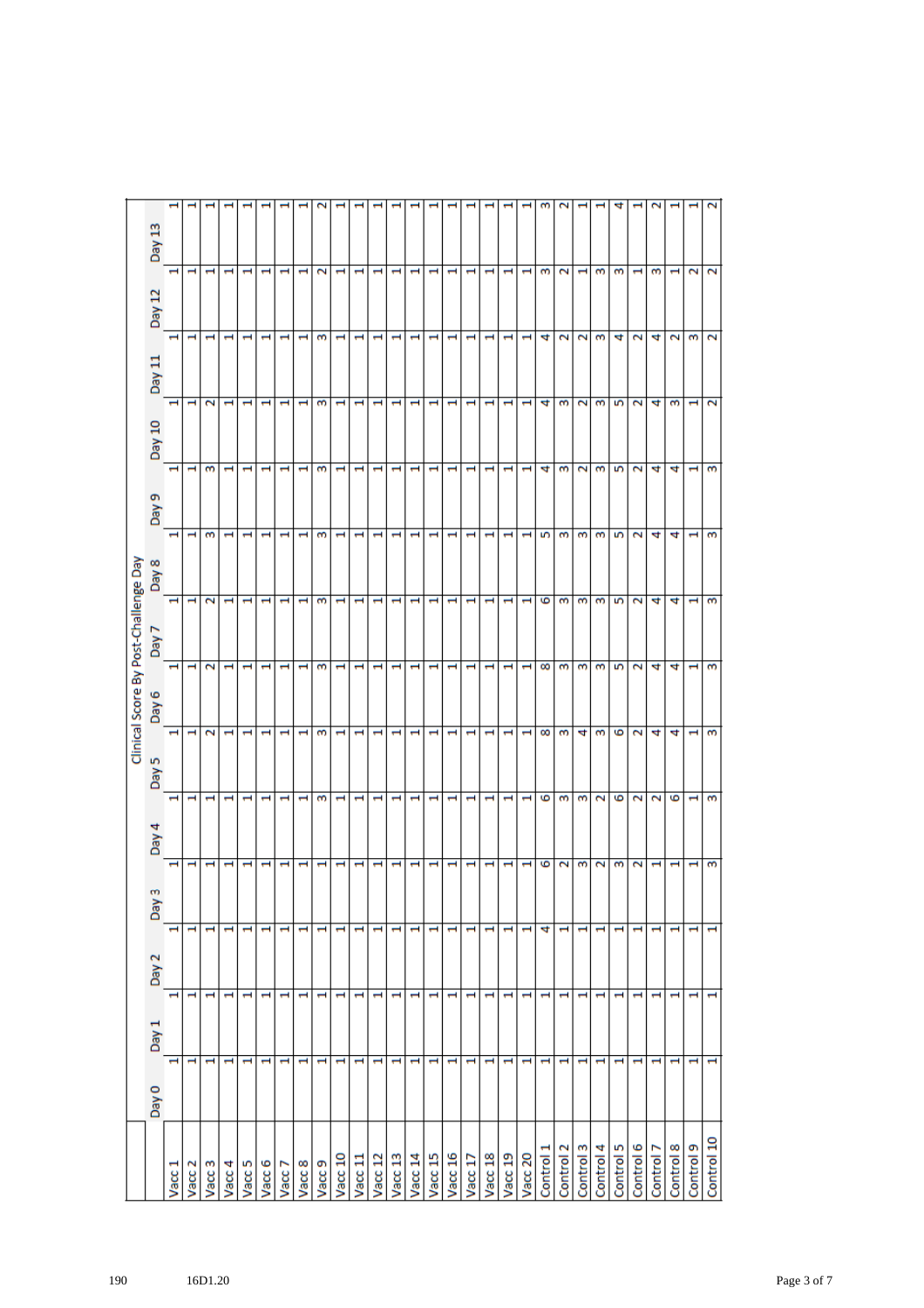| <b>Study Type</b>              | Efficacy                                                                                                                                                                                                                                                                                                                    |
|--------------------------------|-----------------------------------------------------------------------------------------------------------------------------------------------------------------------------------------------------------------------------------------------------------------------------------------------------------------------------|
| <b>Pertaining to</b>           | Feline Rhinotracheitis Virus                                                                                                                                                                                                                                                                                                |
| <b>Study Purpose</b>           | To demonstrate efficacy against Feline Rhinotracheitis Virus                                                                                                                                                                                                                                                                |
| <b>Product Administration</b>  | Subcutaneous                                                                                                                                                                                                                                                                                                                |
| <b>Study Animals</b>           | Cats                                                                                                                                                                                                                                                                                                                        |
| <b>Challenge Description</b>   |                                                                                                                                                                                                                                                                                                                             |
| <b>Interval observed after</b> |                                                                                                                                                                                                                                                                                                                             |
| challenge                      |                                                                                                                                                                                                                                                                                                                             |
| <b>Results</b>                 | Study data were evaluated by USDA-APHIS prior to product<br>licensure and met regulatory standards for acceptance at the time<br>of submission. No data are published because this study was<br>submitted to USDA-APHIS prior to January 1, 2007, and APHIS<br>only requires publication of data submitted after that date. |
| <b>USDA Approval Date</b>      | February 20, 1981                                                                                                                                                                                                                                                                                                           |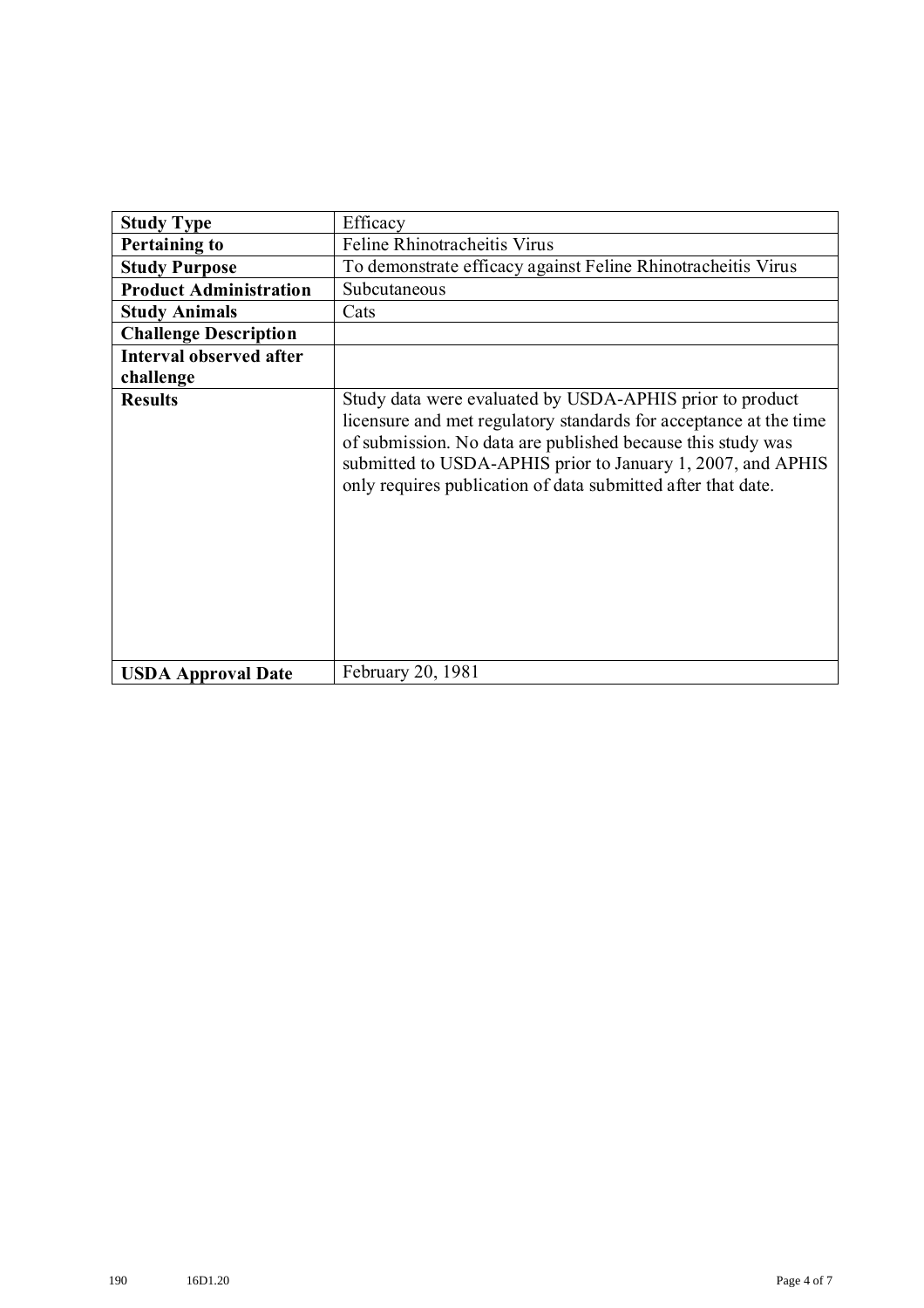| <b>Study Type</b>             | Efficacy                                                                                                                                                                                                                                                                                                                    |
|-------------------------------|-----------------------------------------------------------------------------------------------------------------------------------------------------------------------------------------------------------------------------------------------------------------------------------------------------------------------------|
| <b>Pertaining to</b>          | Feline Panleukopenia virus                                                                                                                                                                                                                                                                                                  |
| <b>Study Purpose</b>          | To demonstrate efficacy against Feline Panleukopenia virus                                                                                                                                                                                                                                                                  |
| <b>Product Administration</b> | Subcutaneous and intramuscular                                                                                                                                                                                                                                                                                              |
| <b>Study Animals</b>          | Cats                                                                                                                                                                                                                                                                                                                        |
| <b>Challenge Description</b>  |                                                                                                                                                                                                                                                                                                                             |
| Interval observed after       |                                                                                                                                                                                                                                                                                                                             |
| challenge                     |                                                                                                                                                                                                                                                                                                                             |
| <b>Results</b>                | Study data were evaluated by USDA-APHIS prior to product<br>licensure and met regulatory standards for acceptance at the time<br>of submission. No data are published because this study was<br>submitted to USDA-APHIS prior to January 1, 2007, and APHIS<br>only requires publication of data submitted after that date. |
| <b>USDA Approval Date</b>     | November 21, 1979                                                                                                                                                                                                                                                                                                           |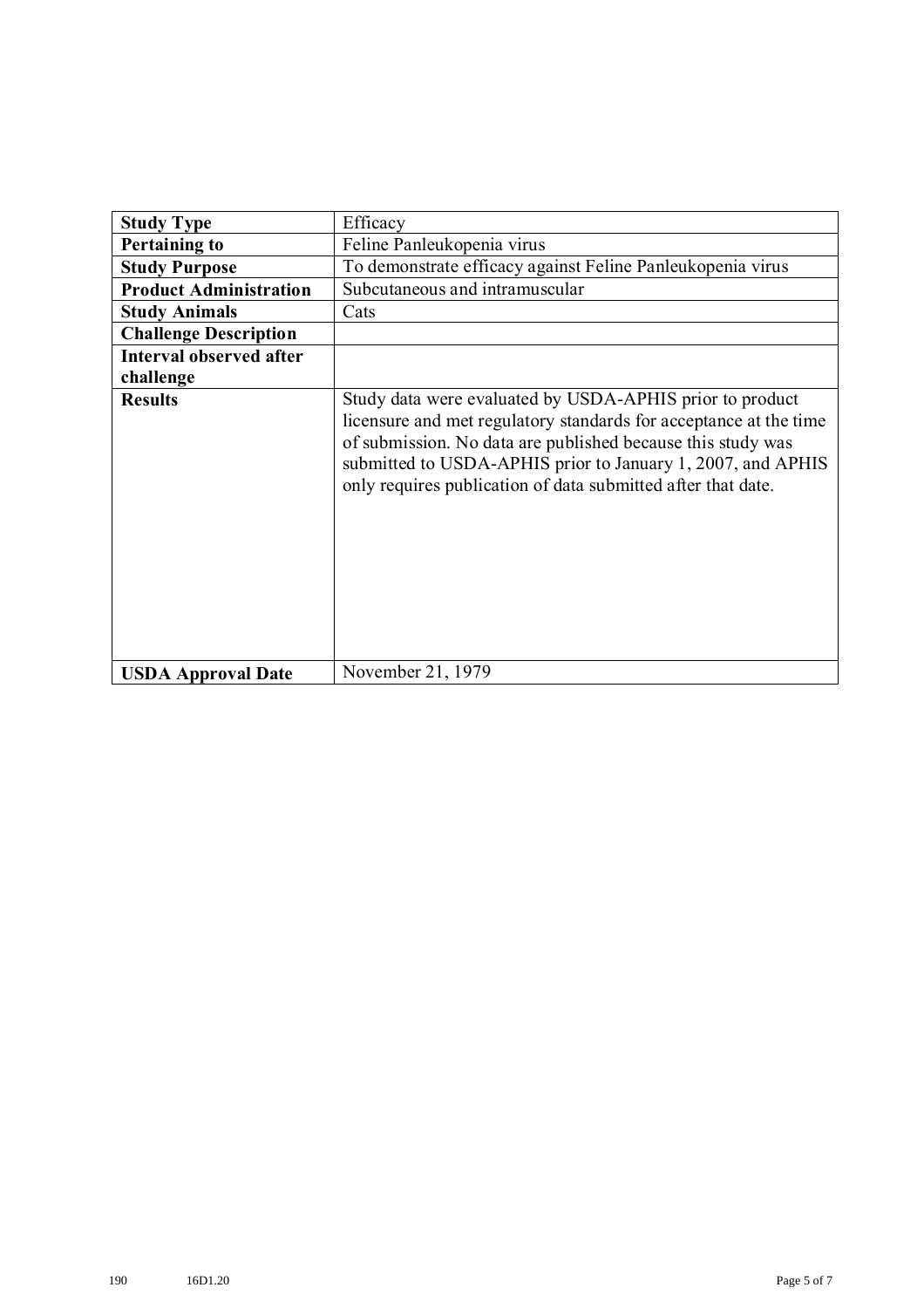| <b>Study Type</b>              | Efficacy                                                                                                                                                                                                                                                                                                                    |
|--------------------------------|-----------------------------------------------------------------------------------------------------------------------------------------------------------------------------------------------------------------------------------------------------------------------------------------------------------------------------|
| <b>Pertaining to</b>           | Feline Panleukopenia Virus                                                                                                                                                                                                                                                                                                  |
| <b>Study Purpose</b>           | To demonstrate efficacy against Feline Panleukopenia Virus                                                                                                                                                                                                                                                                  |
| <b>Product Administration</b>  |                                                                                                                                                                                                                                                                                                                             |
| <b>Study Animals</b>           | Cats                                                                                                                                                                                                                                                                                                                        |
| <b>Challenge Description</b>   |                                                                                                                                                                                                                                                                                                                             |
| <b>Interval observed after</b> |                                                                                                                                                                                                                                                                                                                             |
| challenge                      |                                                                                                                                                                                                                                                                                                                             |
| <b>Results</b>                 | Study data were evaluated by USDA-APHIS prior to product<br>licensure and met regulatory standards for acceptance at the time<br>of submission. No data are published because this study was<br>submitted to USDA-APHIS prior to January 1, 2007, and APHIS<br>only requires publication of data submitted after that date. |
| <b>USDA Approval Date</b>      | 17 February, 1972                                                                                                                                                                                                                                                                                                           |